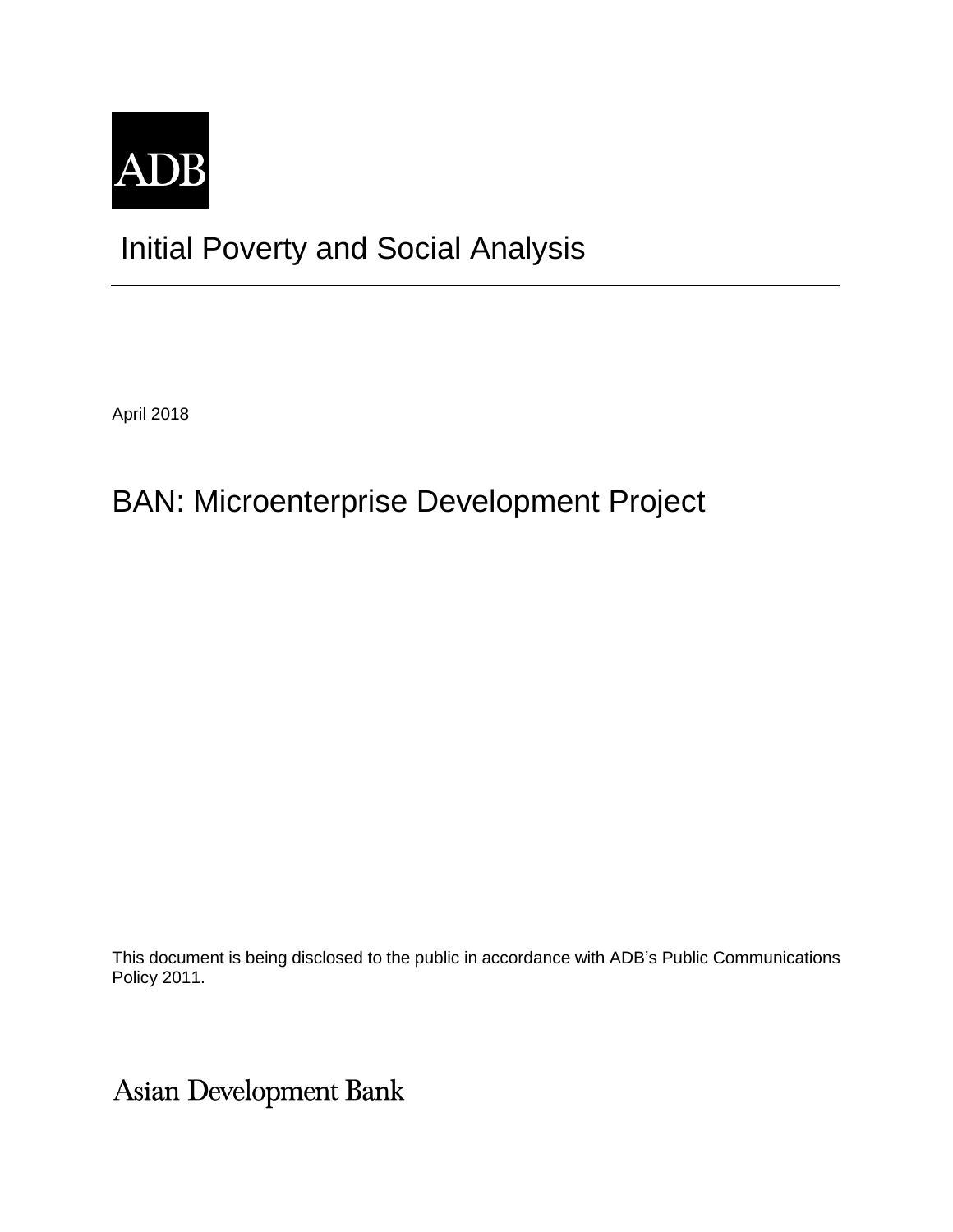## **CURRENCY EQUIVALENTS**

(as of 24 April 2018)

| Currency unit | -   | taka (Tk) |
|---------------|-----|-----------|
| Tk1.00        | $=$ | \$0.0118  |
| \$1.00        | $=$ | Tk84.51   |

### **ABBREVIATIONS**

| MFI         | $-$                      | microfinance institution       |
|-------------|--------------------------|--------------------------------|
| <b>PKSF</b> | $\overline{\phantom{0}}$ | Palli Karma Sahayak Foundation |
| - PO        | $-$                      | partner organization           |

## **NOTE{S}**

- (i) The fiscal year (FY) of the Government of Bangladesh and its agencies ends on 30 June. "FY" before a calendar year denotes the year in which the fiscal year ends, e.g., FY2018 ends on 30 June 2018.
- (ii) In this report, "\$" refers to United States dollars.

In preparing any country program or strategy, financing any project, or by making any designation of or reference to a particular territory or geographic area in this document, the Asian Development Bank does not intend to make any judgments as to the legal or other status of any territory or area.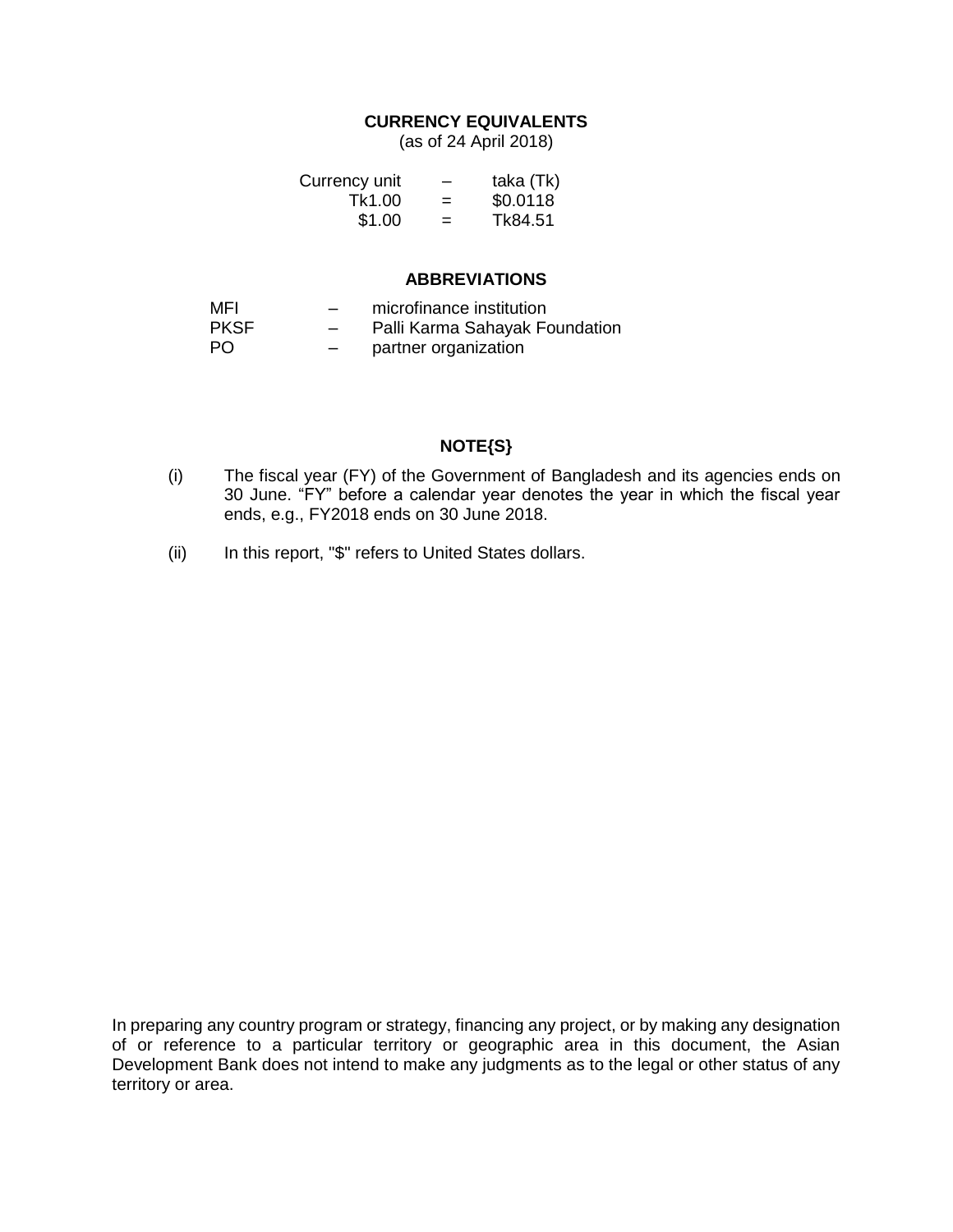## **INITIAL POVERTY AND SOCIAL ANALYSIS**

| Country:                                                                                                                                                                                                                                                                                                                                                                                                                                                                                                                                                                                                                                                                                                                                                                                                                                                                                                                                                                                                                                                     | Bangladesh                                                                             | Project Title:           | Microenterprise Development Project                                                                                                                                                                                                                                                                                                                                                                                                                                                                                                                                                        |  |
|--------------------------------------------------------------------------------------------------------------------------------------------------------------------------------------------------------------------------------------------------------------------------------------------------------------------------------------------------------------------------------------------------------------------------------------------------------------------------------------------------------------------------------------------------------------------------------------------------------------------------------------------------------------------------------------------------------------------------------------------------------------------------------------------------------------------------------------------------------------------------------------------------------------------------------------------------------------------------------------------------------------------------------------------------------------|----------------------------------------------------------------------------------------|--------------------------|--------------------------------------------------------------------------------------------------------------------------------------------------------------------------------------------------------------------------------------------------------------------------------------------------------------------------------------------------------------------------------------------------------------------------------------------------------------------------------------------------------------------------------------------------------------------------------------------|--|
| Lending/Financing<br>Modality:                                                                                                                                                                                                                                                                                                                                                                                                                                                                                                                                                                                                                                                                                                                                                                                                                                                                                                                                                                                                                               | Project/Financial intermediary                                                         | Department/<br>Division: | South Asia Department (SARD)/Public<br>Management, Financial Sector, & Trade<br>Division (SAPF)                                                                                                                                                                                                                                                                                                                                                                                                                                                                                            |  |
|                                                                                                                                                                                                                                                                                                                                                                                                                                                                                                                                                                                                                                                                                                                                                                                                                                                                                                                                                                                                                                                              | POVERTY IMPACT AND SOCIALDIMENSIONS<br>ı.                                              |                          |                                                                                                                                                                                                                                                                                                                                                                                                                                                                                                                                                                                            |  |
|                                                                                                                                                                                                                                                                                                                                                                                                                                                                                                                                                                                                                                                                                                                                                                                                                                                                                                                                                                                                                                                              | A. Links to the National Poverty Reduction Strategy and Country Partnership Strategy   |                          |                                                                                                                                                                                                                                                                                                                                                                                                                                                                                                                                                                                            |  |
| Bangladesh achieved significant poverty reduction during the last few decades. Poverty incidence (people living<br>below the national poverty line) declined from 48.9% in 2000 to 31.5% in 2016. Other measures of poverty such as<br>poverty gap, which is the mean shortfall from the poverty line and shows the depth and severity of poverty, also<br>improved from 21% in 2004 to 17% in 2010. However, despite the notable progress in poverty reduction, Bangladesh<br>still has about 48 million people who still live below the national poverty line. The challenges in further poverty<br>reduction in Bangladesh are rural-urban divide, regional variations with the western region having a higher poverty<br>incidence. Limited access to financial and other economic resources, incidence of shocks such as natural disasters<br>are closely associated with extreme poverty. In addition, people living in remote rural areas and ethnic minorities<br>are more vulnerable.                                                               |                                                                                        |                          |                                                                                                                                                                                                                                                                                                                                                                                                                                                                                                                                                                                            |  |
| Bangladesh has recently experienced high economic growth at over 6% on average since 2007. However, the<br>benefits of economic growth do not accrue to all individuals or households equally. Households at lower end of social<br>strata tend to miss the economic opportunities from the growth and the inequality has serious adverse effects on<br>poverty reduction.                                                                                                                                                                                                                                                                                                                                                                                                                                                                                                                                                                                                                                                                                   |                                                                                        |                          |                                                                                                                                                                                                                                                                                                                                                                                                                                                                                                                                                                                            |  |
| The Government of Bangladesh's National Sustainable Development Strategy (2010-2021) <sup>a</sup> recognizes an<br>accelerated growth is a key for ensuring higher quality of life, faster poverty reduction and employment generation<br>and transforming the economy into a middle-income economy. To sustain the economic growth, the government<br>identified agriculture and rural development, especially rural nonfarm activities as a priority sector for development.<br>The Strategy recognizes key challenges in rural nonfarm activities include lack of access to credit, market and<br>electricity and lack of education and training of entrepreneurs. The Strategy aim at removal of barriers to growth of<br>rural nonfarm activities focusing on infrastructure, rural electrification, better physical and electronic communication<br>services, education, training and skill formation, technological upgrading, access to market, rural financial services,<br>and business development services for all including women and the poor. |                                                                                        |                          |                                                                                                                                                                                                                                                                                                                                                                                                                                                                                                                                                                                            |  |
| Aligned with the Government's National Sustainable Development Strategy's objective for rural nonfarm sector, the<br>project will provide a line of credit to further onlend to rural nonfarm sector, i.e., microenterprises, for rural<br>employment generation and poverty reduction.                                                                                                                                                                                                                                                                                                                                                                                                                                                                                                                                                                                                                                                                                                                                                                      |                                                                                        |                          |                                                                                                                                                                                                                                                                                                                                                                                                                                                                                                                                                                                            |  |
| <b>Poverty Targeting</b><br>В.                                                                                                                                                                                                                                                                                                                                                                                                                                                                                                                                                                                                                                                                                                                                                                                                                                                                                                                                                                                                                               |                                                                                        |                          |                                                                                                                                                                                                                                                                                                                                                                                                                                                                                                                                                                                            |  |
| $etc.$ )                                                                                                                                                                                                                                                                                                                                                                                                                                                                                                                                                                                                                                                                                                                                                                                                                                                                                                                                                                                                                                                     |                                                                                        |                          | ⊠General Intervention Individual or Household (TI-H) IGeographic (TI-G) INon-Income MDGs (TI-M1, M2,                                                                                                                                                                                                                                                                                                                                                                                                                                                                                       |  |
|                                                                                                                                                                                                                                                                                                                                                                                                                                                                                                                                                                                                                                                                                                                                                                                                                                                                                                                                                                                                                                                              | requirement of 2,122 calories per person per day.                                      |                          | The project aims to provide loans to approximately 100,000 microentrepreneurs, of which 70% are women.<br>Microentrepreneur borrowers are primarily members of microfinance institutions (MFIs) and include both poor and<br>moderate poor. Poor refers to households whose total expenditures are below the food poverty line estimated by<br>the National Bureau of Statistics. Moderate poor are households whose food expenditure is at the food poverty line.<br>The food poverty line is a monetary value calculated based on the basic food basket corresponding to the nutritional |  |
| C. Poverty and Social Analysis                                                                                                                                                                                                                                                                                                                                                                                                                                                                                                                                                                                                                                                                                                                                                                                                                                                                                                                                                                                                                               | million (about \$6,250). Currently 70% of microenterprises serviced by MFIs are women. |                          | 1. Key issues and potential beneficiaries. The project's expected beneficiaries are microentrepreneurs who are<br>also members of MFIs. Microentrepreneurs typically own and run businesses with an asset size of, excluding land<br>and building, below Tk5 million (about \$62,500). Most microenterprises are small with an asset size less than Tk0.5                                                                                                                                                                                                                                  |  |

Microenterprises are facing constraints in obtaining finance, and the market failure in extending loans to microenterprises does exist. A survey by the Business Finance for the Poor in Bangladesh reveals that the share of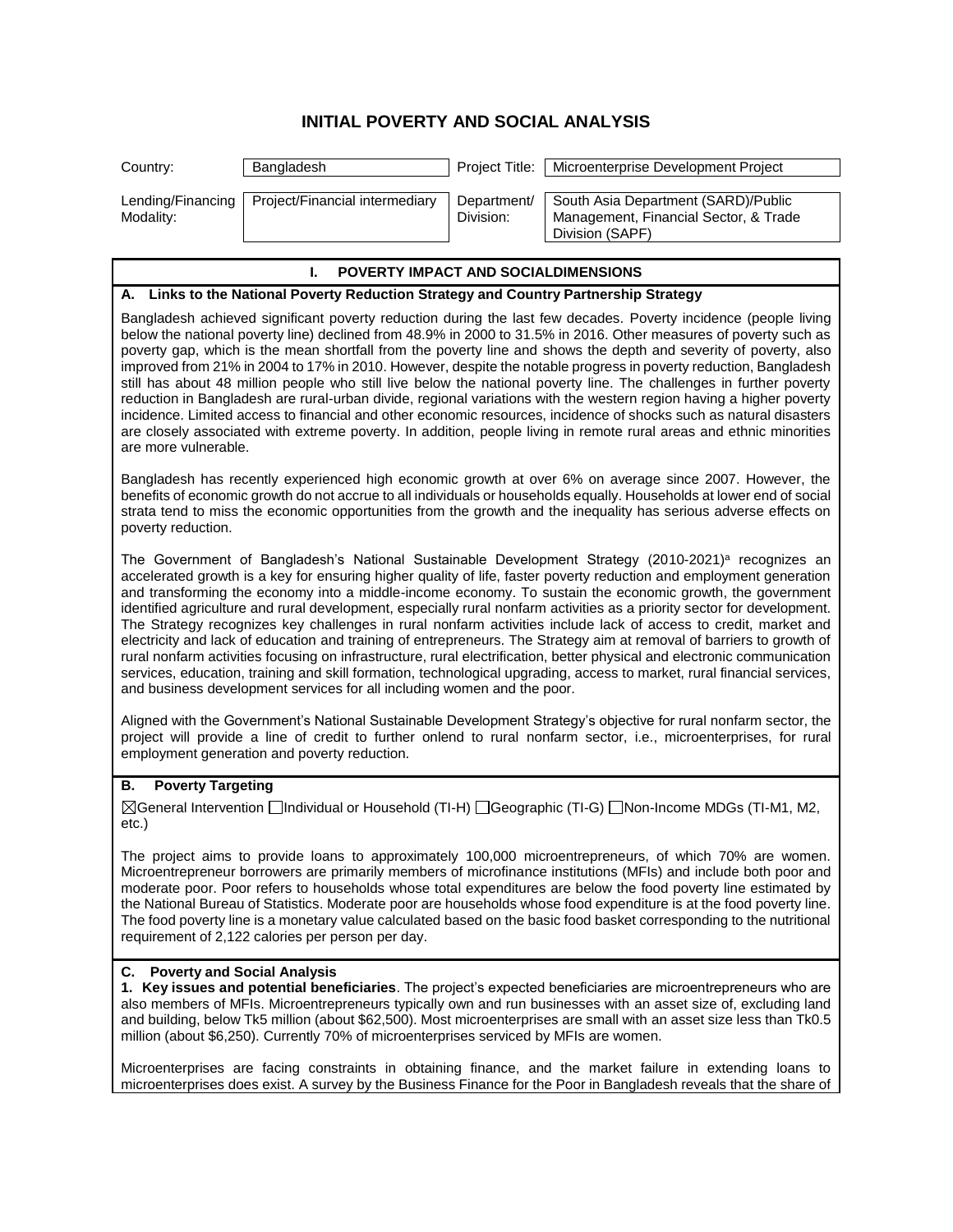own fund in total capital investment is around 84%. The share of bank credit is 4% while MFIs contribute about 12% of capital structure. Key issues in microenterprise financing are (i) banks' limited knowledge and risk assessment capacity on microenterprises, (ii) banks' limited rural branch network and outreach, (iii) banks' preference to large industrial loans, and (iv) microenterprises' difficulty in securing valid loan collaterals. MFIs can be a significant financing source for microenterprises. However, MFIs are also constrained due to (i) MFIs' limited sources of funding, (ii) limited enabling environment for MFIs to microenterprise loans, and (iii) MFIs' limited knowledge and capacity on microenterprise lending.

**2. Impact channels and expected systemic changes.** The project will provide loans to microentrepreneurs who are not serviced by banks or other formal financial institutions. The project will provide a loan to Palli Karma Sahayak Foundation (PKSF), a microfinance wholesaler, to further onlend to MFIs. MFIs will provide loans to its member microentrepreneurs. By providing loans to MFIs, the project will ease microenterprises' scarcity of funding. In addition, the project will develop enabling environment and MFIs' capacity to expand outreach to microenterprise borrowers including women.

**3. Focus of (and resources allocated in) the PPTA or due diligence.** During the processing, MFIs' microenterprise lending operations will be carefully reviewed and measures to further enhance their outreach especially to the disadvantaged groups would be developed.

#### **4. Specific analysis for policy-based lending.** n/a

#### **II. GENDER AND DEVELOPMENT**

1. What are the key gender issues in the sector/subsector that are likely to be relevant to this project or program? PKSF's partner MFIs (partner organizations [POs]) currently provide loans to 1.2 million microentrepreneurs, of which 70% are women. However, there is a concern that as microenterprise loan activity expands, proportion of women borrowers may decline. During the processing, measures to maintain the right gender balance in microenterprise lending operations will be discussed with POs.

2. Does the proposed project or program have the potential to make a contribution to the promotion of gender equity and/or empowerment of women by providing women's access to and use of opportunities, services, resources, assets, and participation in decision making?

 $\boxtimes$  Yes  $\Box$  No A gender action plan will be prepared during the processing.

3. Could the proposed project have an adverse impact on women and/or girls or widen gender inequality?<br>  $\Box$  Yes  $\Box$  No  $\boxtimes$  No

4. Indicate the intended gender mainstreaming category:<br>  $\Box$ GEN (gender equity)  $\Box$ EGM (effective gender main

 $\boxtimes$ EGM (effective gender mainstreaming)

□SGE (some gender elements) □ NGE (no gender elements)

### **III. PARTICIPATION AND EMPOWERMENT**

1. Who are the main stakeholders of the project, including beneficiaries and negatively affected people? Identify how they will participate in the project design.

Key stakeholders include microenterprise borrowers, POs, PKSF, Government, and regulators. There will be no negatively affected people. During the processing, consultations will be held with microenterprise borrowers and other stakeholders to discuss further key constraints in accessing finance for microenterprises.

2. How can the project contribute (in a systemic way) to engaging and empowering stakeholders and beneficiaries, particularly, the poor, vulnerable and excluded groups? What issues in the project design require participation of the poor and excluded?

The project can contribute to engaging and empowering stakeholders and beneficiaries, particularly women by providing access to finance for their microenterprise development.

3. What are the key, active, and relevant civil society organizations in the project area? What is the level of civil society organization participation in the project design?

 $\boxtimes$  Information generation and sharing  $\boxtimes$  Consultation  $\Box$  Collaboration  $\boxtimes$  Partnership

4.Are there issues during project design for which participation of the poor and excluded is important? What are they and how shall they be addressed?  $\Box$  Yes  $\Box$  No

PKSF's POs, which are MFIs, will be strengthened by providing line of credit to onlend to microenterprises. The project will provide support, through an attached technical assistance, to enhance MFIs' capacity to expand their microenterprise loan operations for greater financial inclusion.